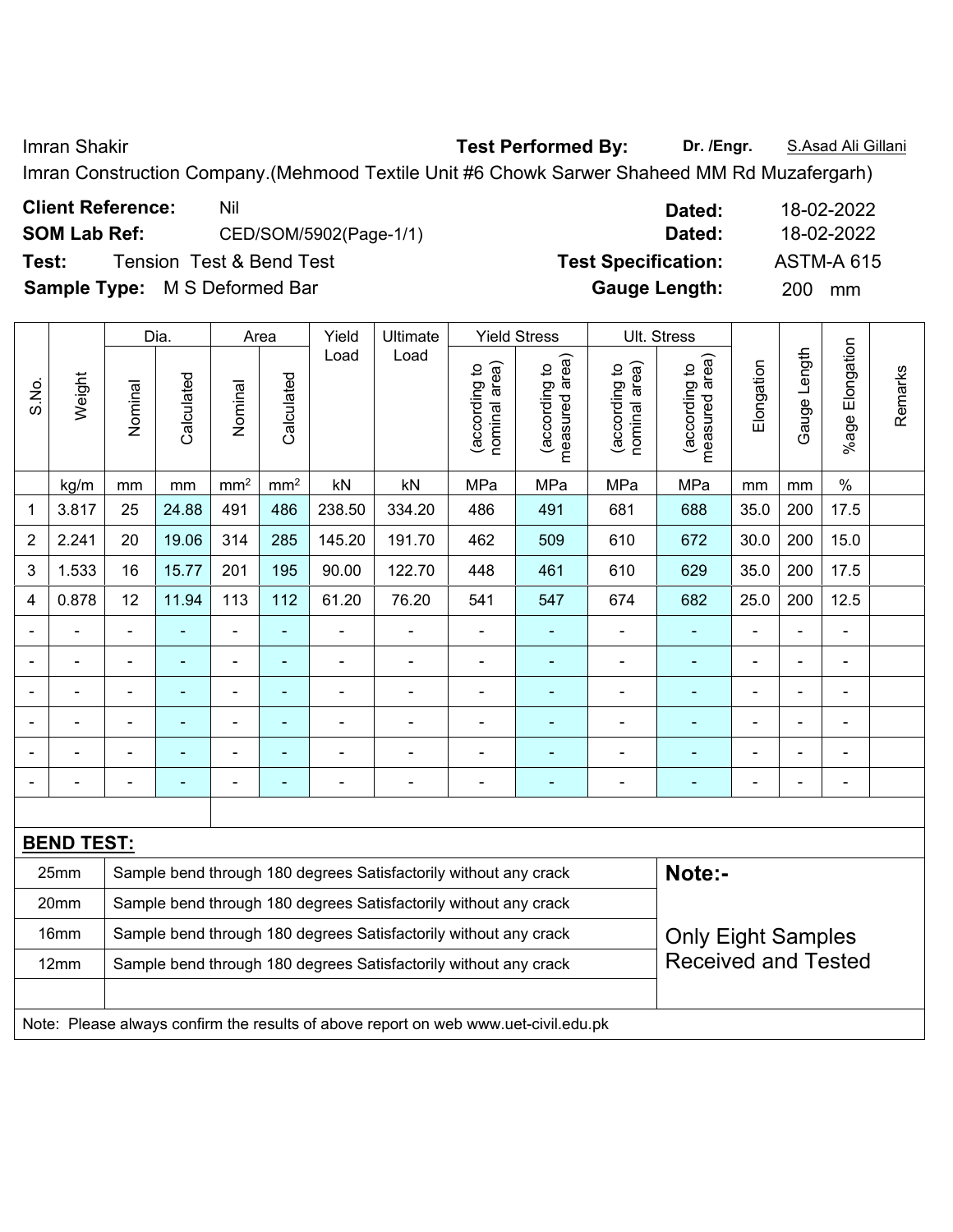Hafiz Shoaib Daula **Test Performed By:** Dr. /Engr. **S.Asad Ali Gillani Hafiz Shoaib Daula** 

Al Majeed Cold Storage haile Rd Daula Pukhta.

| <b>Client Reference:</b><br>STR/ASE/          | Dated:                     | 15-12-2021        |
|-----------------------------------------------|----------------------------|-------------------|
| <b>SOM Lab Ref:</b><br>CED/SOM/5903(Page-1/1) | Dated:                     | 18-02-2022        |
| Tension Test & Bend Test<br>Test:             | <b>Test Specification:</b> | <b>ASTM-A 615</b> |
| <b>Sample Type:</b> M S Deformed Bar          | <b>Gauge Length:</b>       | <b>200</b><br>mm  |

|                                                                  | Yield          | Ultimate       |                                | <b>Yield Stress</b>             |                                                                                                                                      | Ult. Stress                     |                |                |                 |                         |
|------------------------------------------------------------------|----------------|----------------|--------------------------------|---------------------------------|--------------------------------------------------------------------------------------------------------------------------------------|---------------------------------|----------------|----------------|-----------------|-------------------------|
| Calculated<br>Nominal                                            | Load           | Load           | nominal area)<br>(according to | measured area)<br>(according to | nominal area)<br>(according to                                                                                                       | measured area)<br>(according to | Elongation     | Gauge Length   | %age Elongation | Remarks                 |
| mm <sup>2</sup><br>mm <sup>2</sup>                               | kN             | kN             | MPa                            | MPa                             | MPa                                                                                                                                  | MPa                             | mm             | mm             | $\%$            |                         |
| 314<br>237                                                       | 92.00          | 141.20         | 293                            | 389                             | 449                                                                                                                                  | 596                             | 37.5           | 200            | 18.8            | Ravi<br>Steel           |
| 314<br>264                                                       | 105.90         | 158.70         | 337                            | 401                             | 505                                                                                                                                  | 601                             | 40.0           | 200            | 20.0            | Ravi<br>Steel           |
| 314<br>291                                                       | 130.20         | 212.00         | 414                            | 448                             | 675                                                                                                                                  | 730                             | 30.0           | 200            | 15.0            | Ps<br>Steel             |
| 314<br>283                                                       | 114.20         | 171.70         | 364                            | 404                             | 547                                                                                                                                  | 607                             | 37.5           | 200            | 18.8            | Ps<br>Steel             |
| 314<br>272                                                       | 101.20         | 156.20         | 322                            | 373                             | 497                                                                                                                                  | 575                             | 35.0           | 200            | 17.5            | Irfan<br>Steel          |
| 113<br>121                                                       | 47.50          | 69.70          | 420                            | 394                             | 616                                                                                                                                  | 578                             | 35.0           | 200            | 17.5            | Ravi<br>Steel           |
| 113<br>121                                                       | 46.70          | 68.00          | 413                            | 386                             | 601                                                                                                                                  | 562                             | 27.5           | 200            | 13.8            | Ravi                    |
| $\blacksquare$<br>÷,                                             | ÷,             | ÷              | $\blacksquare$                 | $\blacksquare$                  | ÷,                                                                                                                                   | $\blacksquare$                  |                | $\blacksquare$ | $\blacksquare$  |                         |
| $\overline{\phantom{a}}$<br>$\blacksquare$                       | $\blacksquare$ | $\blacksquare$ | $\blacksquare$                 | ٠                               | ÷,                                                                                                                                   | $\blacksquare$                  | $\blacksquare$ | $\blacksquare$ | $\blacksquare$  |                         |
| ÷<br>$\blacksquare$                                              | $\blacksquare$ | ÷              | $\overline{a}$                 | ٠                               | ۰                                                                                                                                    | ä,                              | Ē,             | $\blacksquare$ | $\blacksquare$  |                         |
|                                                                  |                |                |                                |                                 |                                                                                                                                      |                                 |                |                |                 |                         |
| <b>BEND TEST:</b>                                                |                |                |                                |                                 |                                                                                                                                      |                                 |                |                |                 |                         |
| Sample bend through 180 degrees Satisfactorily without any crack |                |                |                                |                                 |                                                                                                                                      |                                 |                |                |                 |                         |
|                                                                  |                |                |                                |                                 |                                                                                                                                      |                                 |                |                |                 |                         |
|                                                                  |                |                |                                |                                 |                                                                                                                                      |                                 |                |                |                 |                         |
|                                                                  |                |                |                                |                                 |                                                                                                                                      | <b>Received and Tested</b>      |                |                |                 |                         |
|                                                                  |                |                |                                |                                 |                                                                                                                                      |                                 |                |                |                 |                         |
| 18.99<br>12.40<br>12.42                                          |                |                |                                |                                 | Sample bend through 180 degrees Satisfactorily without any crack<br>Sample bend through 180 degrees Satisfactorily without any crack |                                 | Note:-         |                |                 | <b>Only Ten Samples</b> |

Note: Please always confirm the results of above report on web www.uet-civil.edu.pk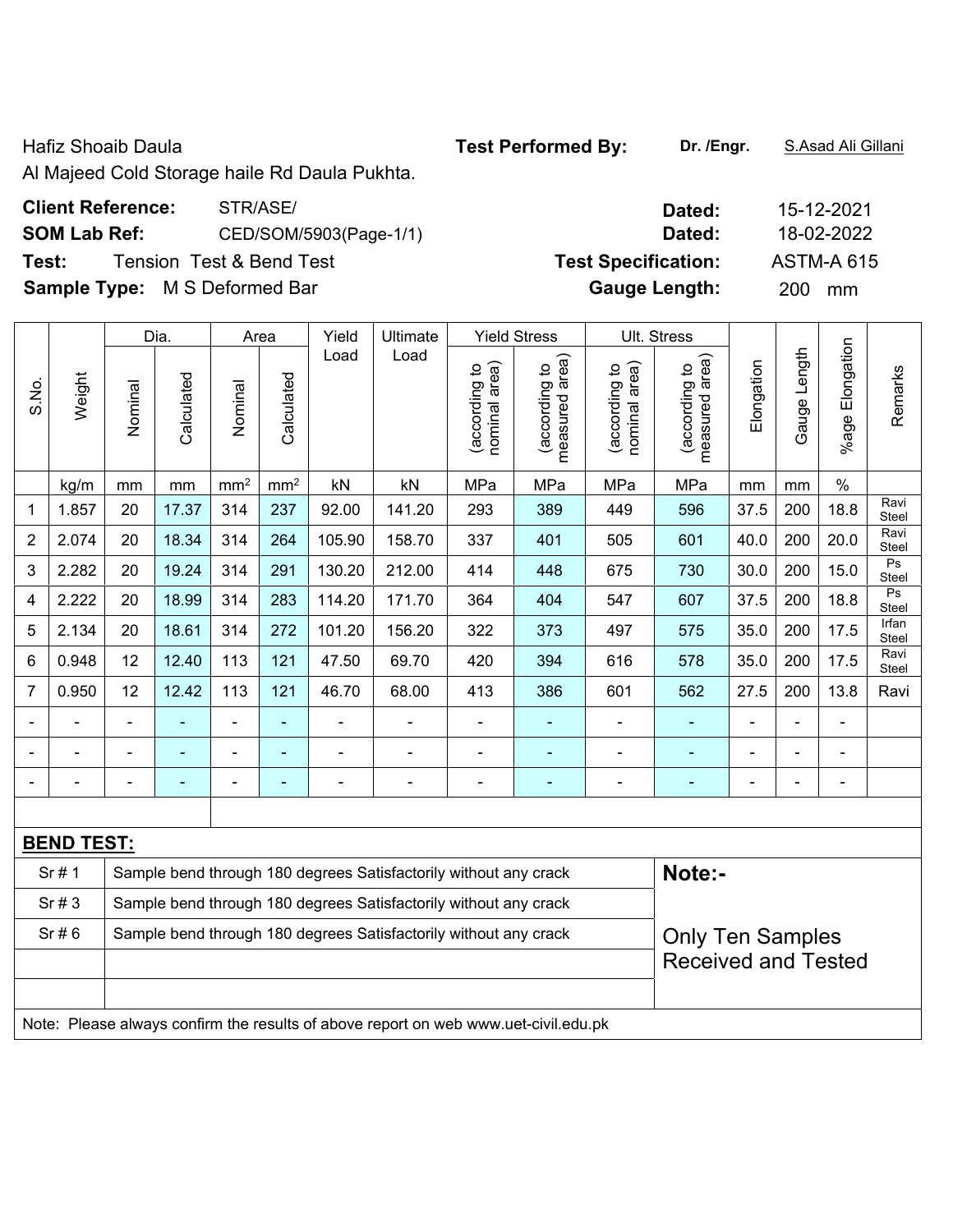Engr.MUhammad Waqar Younis **Test Performed By: Dr. /Engr.** S Asad Ali Gillani ME PU,lahore.(Const.School Of Economics At Q.A.C University Of The Punjab,Lahore)

| D-744-MEIV/DE<br><b>Client Reference:</b><br>18-01-2022<br>Dated:                 |                                                   | <b>SOM Lab</b><br>Ref:<br>Dated:  | 5898 (Page-<br>1/1)<br>18-02-2022 |
|-----------------------------------------------------------------------------------|---------------------------------------------------|-----------------------------------|-----------------------------------|
| Test:<br><b>Tension Test &amp; Bend Test</b><br><b>Gauge Length:</b><br>inch<br>8 | <b>Test Specification:</b><br><b>Sample Type:</b> | <b>ASTM-A-615</b><br>Deformed Bar |                                   |

|                |                   |                                                                            | Dia.           |                          | Area            | Yield | Ultimate                                                                            |                                | <b>Yield Stress</b>             |                                | Ult. Stress                     |                          |                |                         |         |
|----------------|-------------------|----------------------------------------------------------------------------|----------------|--------------------------|-----------------|-------|-------------------------------------------------------------------------------------|--------------------------------|---------------------------------|--------------------------------|---------------------------------|--------------------------|----------------|-------------------------|---------|
| S.No.          | Weight            | Nominal                                                                    | Calculated     | Nominal                  | Calculated      | Load  | Load                                                                                | nominal area)<br>(according to | (according to<br>measured area) | nominal area)<br>(according to | (according to<br>measured area) | Elongation               | Gauge Length   | Elongation<br>$%$ age I | Remarks |
|                | Ib/ft             | $\#$                                                                       | in             | in <sup>2</sup>          | in <sup>2</sup> | Tons  | Tons                                                                                | psi                            | psi                             | psi                            | psi                             | in                       | in             | $\%$                    |         |
| 1              | 2.589             | 8                                                                          | 0.984          | 0.79                     | 0.761           | 22.09 | 30.38                                                                               | 61670                          | 64020                           | 84810                          | 88040                           | 1.60                     | 8.0            | 20.0                    |         |
| $\overline{2}$ | 2.566             | 8                                                                          | 0.980          | 0.79                     | 0.754           | 22.70 | 30.65                                                                               | 63380                          | 66400                           | 85570                          | 89660                           | 1.80                     | 8.0            | 22.5                    |         |
| 3              | 1.414             | 6                                                                          | 0.728          | 0.44                     | 0.416           | 13.73 | 18.35                                                                               | 68830                          | 72800                           | 91970                          | 97280                           | 1.40                     | 8.0            | 17.5                    |         |
| $\overline{4}$ | 1.471             | 6                                                                          | 0.742          | 0.44                     | 0.432           | 15.95 | 20.39                                                                               | 79970                          | 81450                           | 102190                         | 104080                          | 1.10                     | 8.0            | 13.8                    |         |
|                |                   | $\blacksquare$                                                             | $\blacksquare$ | $\blacksquare$           | $\blacksquare$  |       |                                                                                     | $\blacksquare$                 | ÷                               | $\blacksquare$                 | ٠                               | $\overline{\phantom{a}}$ | ä,             | $\blacksquare$          |         |
|                |                   | $\blacksquare$                                                             | ÷              | $\overline{\phantom{a}}$ | $\blacksquare$  | ä,    | $\blacksquare$                                                                      | $\blacksquare$                 | ÷                               | $\blacksquare$                 | ٠                               | $\overline{a}$           | $\blacksquare$ | $\blacksquare$          |         |
|                |                   | $\blacksquare$                                                             | $\blacksquare$ | $\blacksquare$           | $\blacksquare$  |       |                                                                                     | $\blacksquare$                 | ۰                               | $\blacksquare$                 | $\blacksquare$                  | $\overline{\phantom{a}}$ |                | $\blacksquare$          |         |
|                |                   |                                                                            | $\blacksquare$ | ٠                        |                 |       |                                                                                     |                                | ۰                               |                                | $\overline{\phantom{a}}$        |                          |                | $\blacksquare$          |         |
|                |                   |                                                                            |                |                          |                 |       |                                                                                     |                                | $\blacksquare$                  | $\blacksquare$                 | $\blacksquare$                  |                          |                | $\blacksquare$          |         |
|                |                   | $\blacksquare$                                                             |                | -                        | $\blacksquare$  |       |                                                                                     | $\blacksquare$                 | ۰                               | $\overline{a}$                 | $\blacksquare$                  | Ē,                       | $\blacksquare$ | $\blacksquare$          |         |
|                |                   |                                                                            |                |                          |                 |       |                                                                                     |                                |                                 |                                |                                 |                          |                |                         |         |
|                | <b>BEND TEST:</b> |                                                                            |                |                          |                 |       |                                                                                     |                                |                                 |                                |                                 |                          |                |                         |         |
|                | #8                | Note:-<br>Sample bend through 180 degrees Satisfactorily without any crack |                |                          |                 |       |                                                                                     |                                |                                 |                                |                                 |                          |                |                         |         |
|                | #6                |                                                                            |                |                          |                 |       | Sample bend through 180 degrees Satisfactorily without any crack                    |                                |                                 |                                |                                 |                          |                |                         |         |
|                |                   |                                                                            |                |                          |                 |       |                                                                                     |                                |                                 |                                | <b>Only Six Samples</b>         |                          |                |                         |         |
|                |                   |                                                                            |                |                          |                 |       |                                                                                     |                                |                                 |                                | <b>Received and Tested</b>      |                          |                |                         |         |
|                |                   |                                                                            |                |                          |                 |       |                                                                                     |                                |                                 |                                |                                 |                          |                |                         |         |
|                |                   |                                                                            |                |                          |                 |       | Note: Please always confirm the results of above report on web www.uet-civil.edu.pk |                                |                                 |                                |                                 |                          |                |                         |         |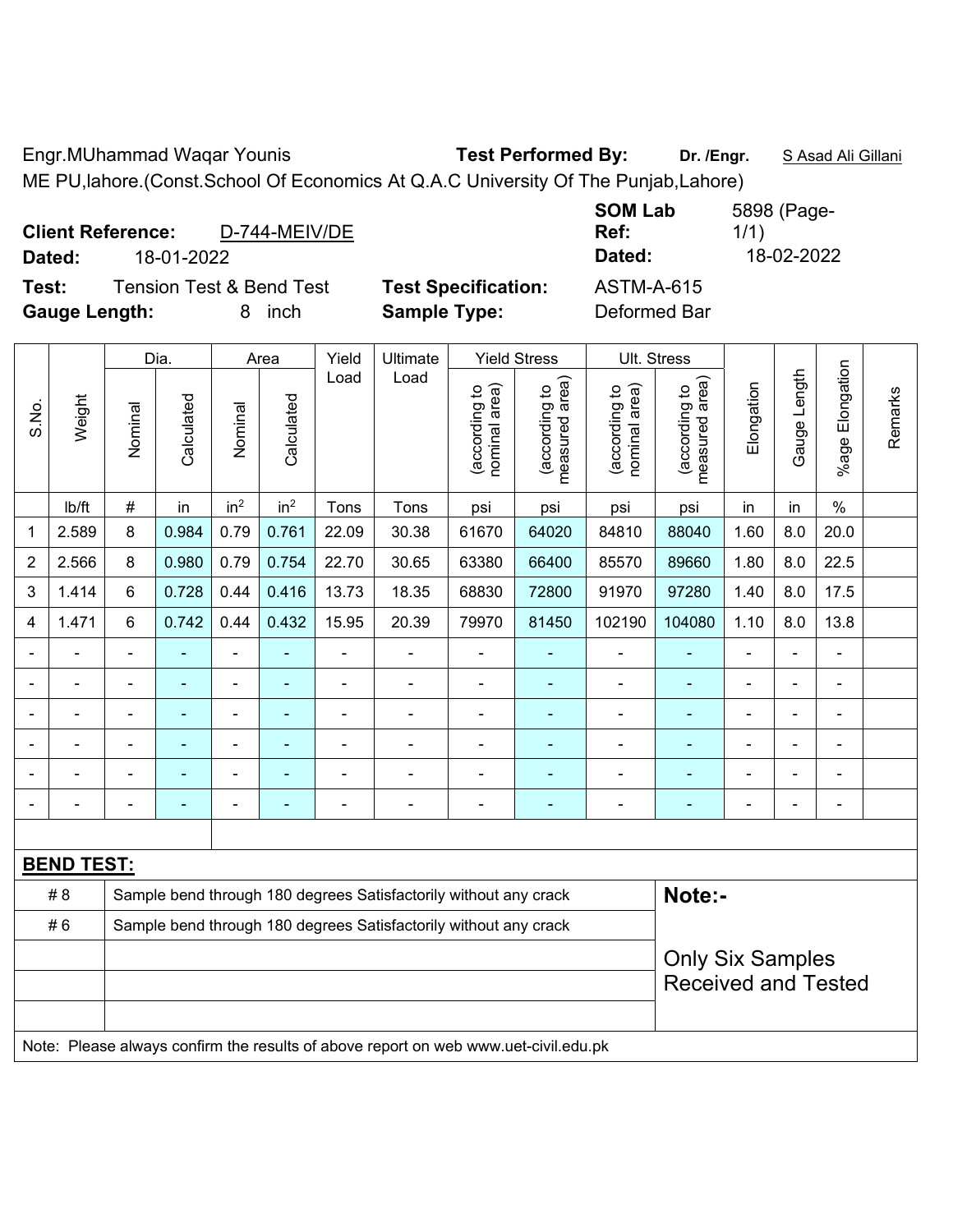Engr. Naveed Sadiq **Test Performed By: Dr. /Engr.** S. Asad Ali Gillani

RE Orbit Housing (The Spring Apartments Homes)

# **Client Reference:** Nil

**Test:** Tension Test & Bend Test **Test Specification: Gauge Length:** 8 inch **Sample Type:** Deformed Bar

|        | <b>Client Reference:</b><br>Nil     |                            | <b>SOM Lab</b><br>Ref: | 5899 (Page-<br>1/1) |
|--------|-------------------------------------|----------------------------|------------------------|---------------------|
| Dated: | 17-02-2022                          |                            | Dated:                 | 18-02-2022          |
| Test:  | <b>Tension Test &amp; Bend Test</b> | <b>Test Specification:</b> | ASTM-A-615             |                     |

|                |                          |                | Dia.                     |                              | Area            | Yield          | Ultimate                                                                            |                                | <b>Yield Stress</b>                         |                                | Ult. Stress                     |                              |              |                       |         |
|----------------|--------------------------|----------------|--------------------------|------------------------------|-----------------|----------------|-------------------------------------------------------------------------------------|--------------------------------|---------------------------------------------|--------------------------------|---------------------------------|------------------------------|--------------|-----------------------|---------|
| S.No.          | Weight                   | Nominal        | Calculated               | Nominal                      | Calculated      | Load           | Load                                                                                | nominal area)<br>(according to | (according to<br>measured area)<br>measured | nominal area)<br>(according to | (according to<br>measured area) | Elongation                   | Gauge Length | Elongation<br>$%$ age | Remarks |
|                | lb/ft                    | $\#$           | in                       | in <sup>2</sup>              | in <sup>2</sup> | Tons           | Tons                                                                                | psi                            | psi                                         | psi                            | psi                             | in                           | in           | $\%$                  |         |
| 1              | 2.664                    | 8              | 0.998                    | 0.79                         | 0.783           | 23.50          | 35.12                                                                               | 65600                          | 66180                                       | 98040                          | 98920                           | 1.40                         | 8.0          | 17.5                  |         |
| $\overline{2}$ | 2.661                    | 8              | 0.998                    | 0.79                         | 0.782           | 23.65          | 35.24                                                                               | 66020                          | 66700                                       | 98380                          | 99390                           | 1.40                         | 8.0          | 17.5                  |         |
| 3              | 1.536                    | 6              | 0.758                    | 0.44                         | 0.451           | 14.19          | 20.23                                                                               | 71130                          | 69390                                       | 101420                         | 98950                           | 1.50                         | 8.0          | 18.8                  |         |
| 4              | 1.532                    | 6              | 0.757                    | 0.44                         | 0.450           | 14.09          | 20.29                                                                               | 70620                          | 69050                                       | 101680                         | 99420                           | 1.40                         | 8.0          | 17.5                  |         |
| 5              | 0.650                    | 4              | 0.493                    | 0.20                         | 0.191           | 6.01           | 8.51                                                                                | 66320                          | 69450                                       | 93860                          | 98290                           | 1.10                         | 8.0          | 13.8                  |         |
| 6              | 0.646                    | 4              | 0.492                    | 0.20                         | 0.190           | 6.19           | 8.66                                                                                | 68230                          | 71830                                       | 95550                          | 100580                          | 1.10                         | 8.0          | 13.8                  |         |
|                |                          |                |                          |                              |                 |                |                                                                                     |                                |                                             |                                | L,                              |                              |              |                       |         |
|                |                          |                |                          | ۰                            |                 |                | ÷                                                                                   |                                |                                             |                                |                                 |                              |              | -                     |         |
|                | $\overline{\phantom{0}}$ |                | $\overline{\phantom{0}}$ | $\qquad \qquad \blacksquare$ | ۰               | -              | $\overline{a}$                                                                      | $\qquad \qquad \blacksquare$   |                                             | $\overline{a}$                 | $\overline{a}$                  | $\qquad \qquad \blacksquare$ |              | $\overline{a}$        |         |
|                | $\blacksquare$           | $\blacksquare$ | $\overline{\phantom{0}}$ | ÷,                           | ۰               | $\blacksquare$ | ä,                                                                                  | $\blacksquare$                 | ÷                                           | $\blacksquare$                 | ٠                               | $\blacksquare$               |              | ä,                    |         |
|                |                          |                |                          |                              |                 |                |                                                                                     |                                |                                             |                                |                                 |                              |              |                       |         |
|                | <b>BEND TEST:</b>        |                |                          |                              |                 |                |                                                                                     |                                |                                             |                                |                                 |                              |              |                       |         |
|                | # 8                      |                |                          |                              |                 |                | Sample bend through 180 degrees Satisfactorily without any crack                    |                                |                                             |                                | Note:-                          |                              |              |                       |         |
|                | #6                       |                |                          |                              |                 |                | Sample bend through 180 degrees Satisfactorily without any crack                    |                                |                                             |                                |                                 |                              |              |                       |         |
|                | #4                       |                |                          |                              |                 |                | Sample bend through 180 degrees Satisfactorily without any crack                    |                                |                                             |                                | <b>Only Nine Samples</b>        |                              |              |                       |         |
|                |                          |                |                          |                              |                 |                |                                                                                     |                                |                                             |                                | <b>Received and Tested</b>      |                              |              |                       |         |
|                |                          |                |                          |                              |                 |                |                                                                                     |                                |                                             |                                |                                 |                              |              |                       |         |
|                |                          |                |                          |                              |                 |                | Note: Please always confirm the results of above report on web www.uet-civil.edu.pk |                                |                                             |                                |                                 |                              |              |                       |         |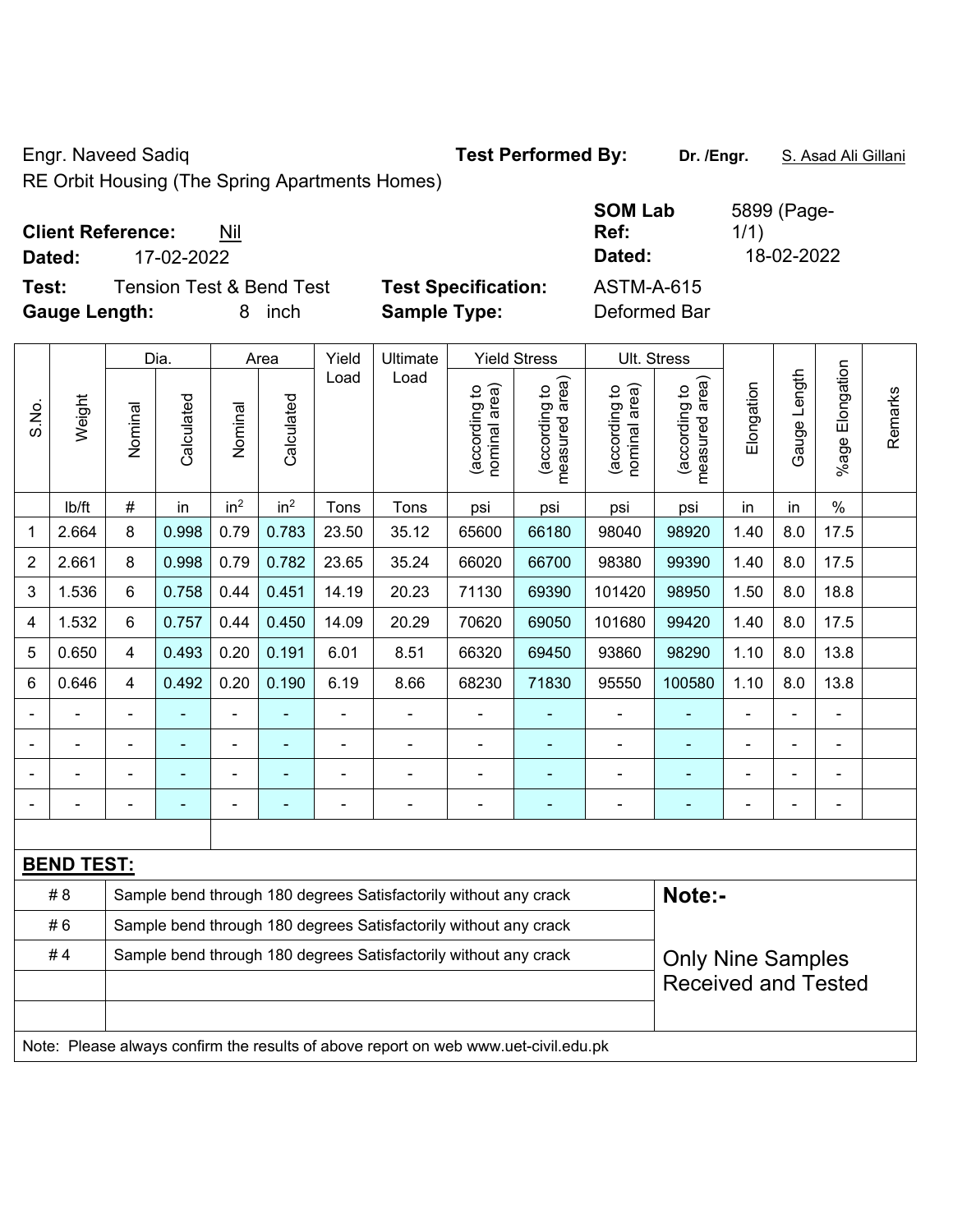Sub Divisional Officer, **Test Performed By:** Dr. /Engr. **S. Asad Ali Gillani** Ali Gillani

HSD Okara.(Rehab/Widening/Improv.Of Okara Akbar Rd From Bridge 4/L By NoorShah Rd L15.38Km)

**Client Reference:** 234

**Test:** Tension Test & Bend Test **Test Specification:** ASTM-A-615 **Gauge Length:** 8 inch **Sample Type:** Deformed Bar

**SOM Lab Ref:**  5900 (Page-1/1) **Dated:** 27-01-2022 **Dated:** 18-02-2022

|                |                   |                          | Dia.           |                          | Area                     | Yield          | Ultimate                                                                            |                                | <b>Yield Stress</b>             |                                | Ult. Stress                     |                |                |                      |         |
|----------------|-------------------|--------------------------|----------------|--------------------------|--------------------------|----------------|-------------------------------------------------------------------------------------|--------------------------------|---------------------------------|--------------------------------|---------------------------------|----------------|----------------|----------------------|---------|
| S.No.          | Weight            | Nominal                  | Calculated     | Nominal                  | Calculated               | Load           | Load                                                                                | nominal area)<br>(according to | measured area)<br>(according to | nominal area)<br>(according to | measured area)<br>(according to | Elongation     | Gauge Length   | Elongation<br>%age F | Remarks |
|                | lb/ft             | #                        | in             | in <sup>2</sup>          | in <sup>2</sup>          | Tons           | Tons                                                                                | psi                            | psi                             | psi                            | psi                             | in             | in             | $\frac{0}{0}$        |         |
| 1              | 1.524             | 6                        | 0.755          | 0.44                     | 0.448                    | 15.77          | 19.93                                                                               | 79050                          | 77630                           | 99890                          | 98110                           | 1.50           | 8.0            | 18.8                 |         |
| 2              | 1.532             | 6                        | 0.757          | 0.44                     | 0.450                    | 15.82          | 19.90                                                                               | 79300                          | 77540                           | 99740                          | 97520                           | 1.50           | 8.0            | 18.8                 |         |
| 3              | 0.663             | 4                        | 0.498          | 0.20                     | 0.195                    | 8.00           | 9.48                                                                                | 88240                          | 90510                           | 104540                         | 107220                          | 1.00           | 8.0            | 12.5                 |         |
| 4              | 0.663             | 4                        | 0.498          | 0.20                     | 0.195                    | 7.95           | 9.35                                                                                | 87680                          | 89930                           | 103080                         | 105720                          | 1.00           | 8.0            | 12.5                 |         |
| $\blacksquare$ |                   | $\overline{\phantom{0}}$ |                | $\blacksquare$           | $\blacksquare$           | $\blacksquare$ | $\overline{\phantom{0}}$                                                            | $\blacksquare$                 | $\overline{\phantom{a}}$        | $\overline{a}$                 | $\blacksquare$                  |                | $\blacksquare$ |                      |         |
|                | $\overline{a}$    | $\blacksquare$           | ä,             | ÷,                       | $\blacksquare$           | ä,             | ÷                                                                                   | $\overline{\phantom{a}}$       | $\blacksquare$                  | $\blacksquare$                 | ÷,                              | ä,             | $\blacksquare$ | $\blacksquare$       |         |
|                | $\blacksquare$    | $\blacksquare$           | $\blacksquare$ | $\blacksquare$           | $\overline{\phantom{a}}$ | ä,             | ä,                                                                                  | $\blacksquare$                 | $\blacksquare$                  | $\blacksquare$                 | $\blacksquare$                  | $\blacksquare$ | $\overline{a}$ |                      |         |
|                |                   | $\blacksquare$           | $\blacksquare$ | $\overline{\phantom{a}}$ |                          |                |                                                                                     |                                |                                 |                                |                                 |                |                |                      |         |
|                |                   |                          |                | $\blacksquare$           |                          |                | $\blacksquare$                                                                      |                                |                                 | $\blacksquare$                 |                                 |                |                |                      |         |
|                |                   |                          |                | ۰                        | ۰                        |                | ÷                                                                                   | $\overline{\phantom{a}}$       | $\overline{\phantom{a}}$        | ۰                              |                                 |                |                |                      |         |
|                |                   |                          |                |                          |                          |                |                                                                                     |                                |                                 |                                |                                 |                |                |                      |         |
|                | <b>BEND TEST:</b> |                          |                |                          |                          |                |                                                                                     |                                |                                 |                                |                                 |                |                |                      |         |
|                | #6                |                          |                |                          |                          |                | Sample bend through 180 degrees Satisfactorily without any crack                    |                                |                                 |                                | Note:-                          |                |                |                      |         |
|                | #4                |                          |                |                          |                          |                | Sample bend through 180 degrees Satisfactorily without any crack                    |                                |                                 |                                |                                 |                |                |                      |         |
|                |                   |                          |                |                          |                          |                |                                                                                     |                                |                                 |                                | <b>Only Six Samples</b>         |                |                |                      |         |
|                |                   |                          |                |                          |                          |                |                                                                                     |                                |                                 |                                | <b>Received and Tested</b>      |                |                |                      |         |
|                |                   |                          |                |                          |                          |                |                                                                                     |                                |                                 |                                |                                 |                |                |                      |         |
|                |                   |                          |                |                          |                          |                | Note: Please always confirm the results of above report on web www.uet-civil.edu.pk |                                |                                 |                                |                                 |                |                |                      |         |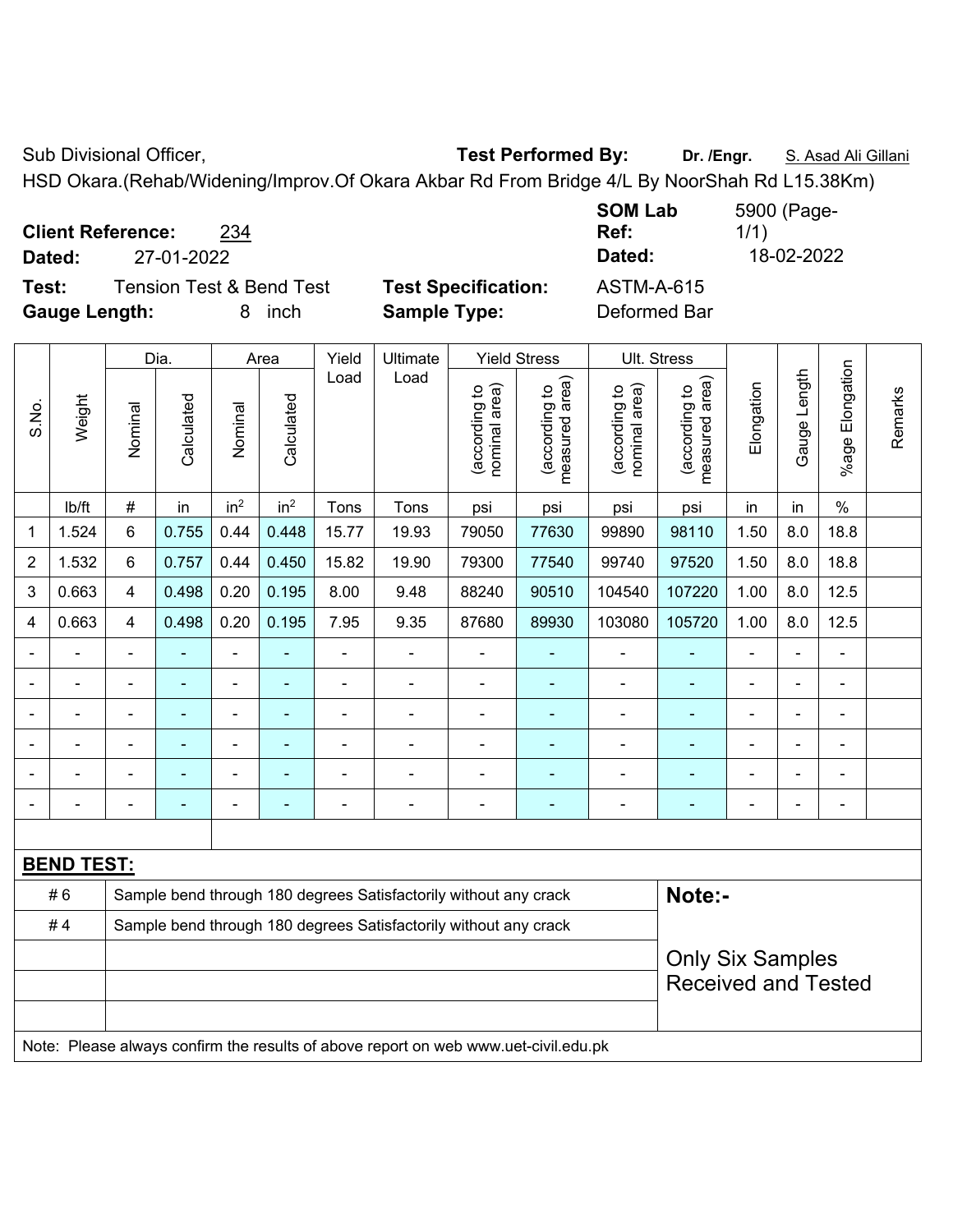Syed Mohsin Ali **Test Performed By:** Dr. /Engr. **SAsad Ali Gillani** Syed Mohsin Ali Gillani

RE QA/QC Deptt.Bahria Town.(Precast Slab At Pajian Drain South Ext.Block Ph-I Bahria Orchard Lhr)

|        |  | <b>Client Reference:</b>                 | QA/QC-Steel-2502 |
|--------|--|------------------------------------------|------------------|
| $\sim$ |  | $1 - \wedge \wedge \wedge \wedge \wedge$ |                  |

**Test:** Tension Test & Bend Test **Test Specification:** ASTM-A-615 **Gauge Length:** 8 inch **Sample Type:** Deformed Bar (FF Steel)

**SOM Lab Ref:**  5901 (Page-1/1) **Dated:** 17-02-2022 **Dated:** 18-02-2022

|                |                   |                                                                  | Dia.           |                          | Area                     | Yield                        | Ultimate                                                                            |                                | <b>Yield Stress</b>             |                                | Ult. Stress                     |                |                |                          |         |
|----------------|-------------------|------------------------------------------------------------------|----------------|--------------------------|--------------------------|------------------------------|-------------------------------------------------------------------------------------|--------------------------------|---------------------------------|--------------------------------|---------------------------------|----------------|----------------|--------------------------|---------|
| S.No.          | Weight            | Nominal                                                          | Calculated     | Nominal                  | Calculated               | Load                         | Load                                                                                | (according to<br>nominal area) | (according to<br>measured area) | nominal area)<br>(according to | (according to<br>measured area) | Elongation     | Gauge Length   | Elongation<br>$%$ age    | Remarks |
|                | lb/ft             | $\#$                                                             | in             | in <sup>2</sup>          | in <sup>2</sup>          | Tons                         | Tons                                                                                | psi                            | psi                             | psi                            | psi                             | in             | in             | $\%$                     |         |
| 1              | 1.448             | 6                                                                | 0.736          | 0.44                     | 0.426                    | 14.09                        | 19.57                                                                               | 70620                          | 72940                           | 98100                          | 101330                          | 1.10           | 8.0            | 13.8                     |         |
| $\overline{2}$ | 1.462             | 6                                                                | 0.740          | 0.44                     | 0.430                    | 14.48                        | 19.80                                                                               | 72560                          | 74240                           | 99230                          | 101540                          | 1.10           | 8.0            | 13.8                     |         |
| 3              | 0.659             | $\overline{4}$                                                   | 0.497          | 0.20                     | 0.194                    | 6.68                         | 9.07                                                                                | 73630                          | 75910                           | 100050                         | 103140                          | 1.30           | 8.0            | 16.3                     |         |
| 4              | 0.655             | $\overline{\mathbf{4}}$                                          | 0.494          | 0.20                     | 0.192                    | 6.54                         | 8.89                                                                                | 72170                          | 75180                           | 98020                          | 102110                          | 1.20           | 8.0            | 15.0                     |         |
|                | ä,                |                                                                  | L,             | ÷,                       | $\overline{\phantom{a}}$ | ÷,                           | $\blacksquare$                                                                      | ä,                             | ÷                               | ä,                             | ÷,                              |                | ÷,             | ÷,                       |         |
|                | ä,                | $\blacksquare$                                                   | ÷              | $\overline{\phantom{a}}$ | $\blacksquare$           | $\qquad \qquad \blacksquare$ | $\blacksquare$                                                                      | ä,                             | $\blacksquare$                  | $\blacksquare$                 | $\blacksquare$                  |                | $\blacksquare$ | $\overline{\phantom{a}}$ |         |
|                |                   |                                                                  | $\blacksquare$ | $\blacksquare$           | $\blacksquare$           |                              | $\blacksquare$                                                                      | ÷,                             | $\mathbf{r}$                    | $\blacksquare$                 | $\blacksquare$                  |                |                | $\blacksquare$           |         |
|                |                   |                                                                  |                | $\blacksquare$           |                          |                              |                                                                                     | ÷,                             |                                 | $\blacksquare$                 |                                 |                | $\blacksquare$ | $\blacksquare$           |         |
|                |                   |                                                                  |                | $\overline{\phantom{0}}$ |                          |                              | $\blacksquare$                                                                      | ٠                              | $\overline{\phantom{a}}$        | $\blacksquare$                 | $\overline{\phantom{0}}$        |                | $\blacksquare$ | ۰                        |         |
| $\blacksquare$ |                   | $\blacksquare$                                                   | $\blacksquare$ | $\blacksquare$           | $\blacksquare$           | $\blacksquare$               | $\blacksquare$                                                                      | $\blacksquare$                 | $\blacksquare$                  | $\overline{\phantom{a}}$       | ٠                               | $\blacksquare$ | $\blacksquare$ | $\overline{\phantom{a}}$ |         |
|                |                   |                                                                  |                |                          |                          |                              |                                                                                     |                                |                                 |                                |                                 |                |                |                          |         |
|                | <b>BEND TEST:</b> |                                                                  |                |                          |                          |                              |                                                                                     |                                |                                 |                                |                                 |                |                |                          |         |
|                | #6                | Sample bend through 180 degrees Satisfactorily without any crack |                |                          |                          |                              |                                                                                     |                                |                                 |                                | Note:-                          |                |                |                          |         |
|                | #4                |                                                                  |                |                          |                          |                              | Sample bend through 180 degrees Satisfactorily without any crack                    |                                |                                 |                                |                                 |                |                |                          |         |
|                |                   |                                                                  |                |                          |                          |                              |                                                                                     |                                |                                 |                                | <b>Only Six Samples</b>         |                |                |                          |         |
|                |                   |                                                                  |                |                          |                          |                              |                                                                                     |                                |                                 |                                | <b>Received and Tested</b>      |                |                |                          |         |
|                |                   |                                                                  |                |                          |                          |                              |                                                                                     |                                |                                 |                                |                                 |                |                |                          |         |
|                |                   |                                                                  |                |                          |                          |                              | Note: Please always confirm the results of above report on web www.uet-civil.edu.pk |                                |                                 |                                |                                 |                |                |                          |         |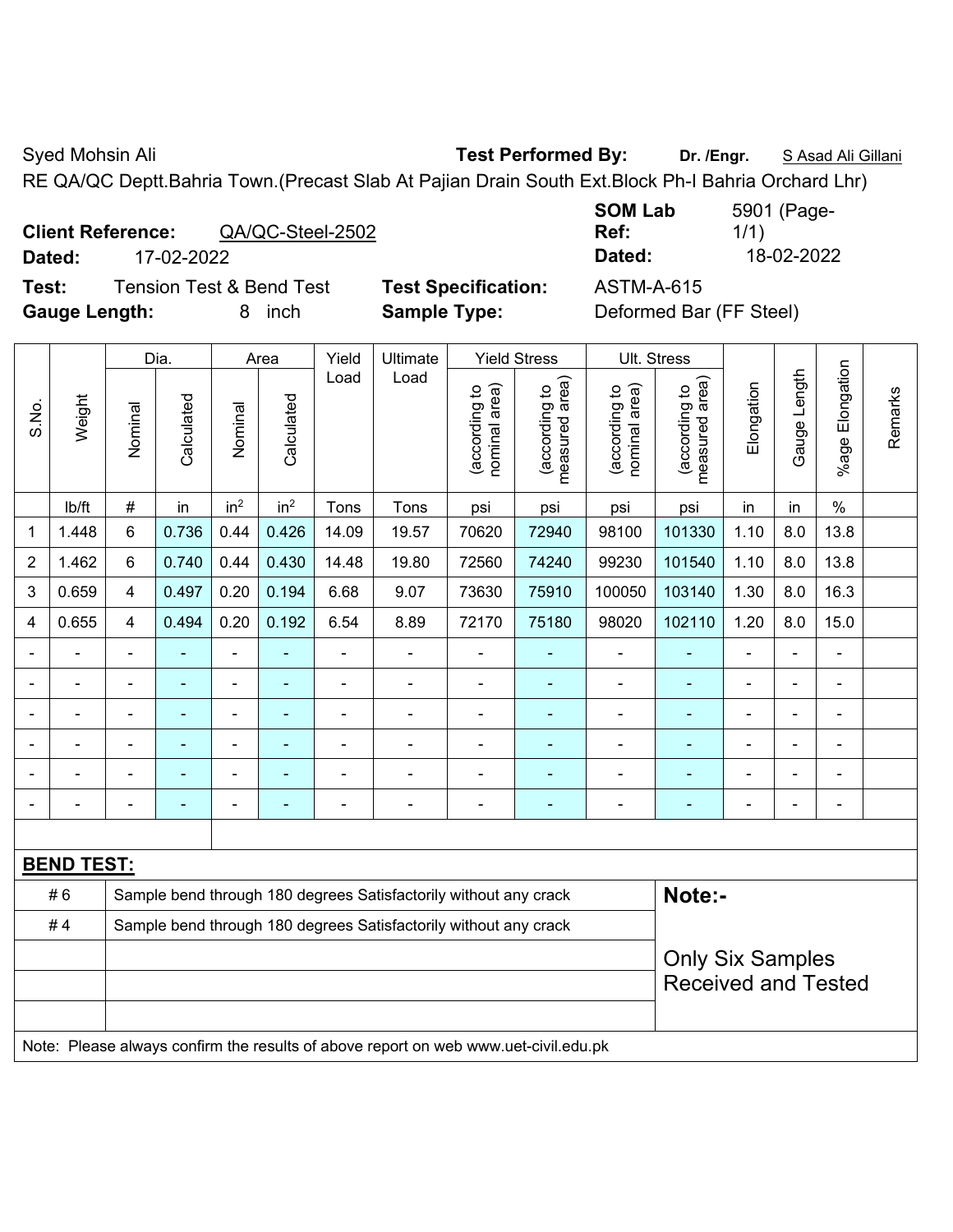Hafiz Muhammad Javed **Test Performed By:** Dr. /Engr. S. Asad Ali Gillani

MC Sunshine By Stylers International.(Const. Of Sunshine Project)

| <b>Client Reference:</b><br>Dated: | 18-02-2022 | SPS/BML/006/2022                    |                            | <b>SOM Lab</b><br>Ref:<br>Dated: | 5904 (Page-<br>1/1)<br>18-02-2022 |
|------------------------------------|------------|-------------------------------------|----------------------------|----------------------------------|-----------------------------------|
| Test:                              |            | <b>Tension Test &amp; Bend Test</b> | <b>Test Specification:</b> | <b>ASTM-A-615</b>                |                                   |
| <b>Gauge Length:</b>               |            | inch<br>8.                          | <b>Sample Type:</b>        | Deformed Bar                     |                                   |

|                                                                        | Weight                                                                              | Dia.                                                                       |            | Area            |                            | Yield                    | Ultimate       | <b>Yield Stress</b>            |                                 | Ult. Stress                    |                                 |                |              |                       |         |
|------------------------------------------------------------------------|-------------------------------------------------------------------------------------|----------------------------------------------------------------------------|------------|-----------------|----------------------------|--------------------------|----------------|--------------------------------|---------------------------------|--------------------------------|---------------------------------|----------------|--------------|-----------------------|---------|
| S.No.                                                                  |                                                                                     | Nominal                                                                    | Calculated | Nominal         | Calculated                 | Load                     | Load           | nominal area)<br>(according to | (according to<br>measured area) | nominal area)<br>(according to | (according to<br>measured area) | Elongation     | Gauge Length | Elongation<br>$%$ age | Remarks |
|                                                                        | lb/ft                                                                               | $\#$                                                                       | in         | in <sup>2</sup> | in <sup>2</sup>            | Tons                     | Tons           | psi                            | psi                             | psi                            | psi                             | in             | in           | $\%$                  |         |
| 1                                                                      | 2.586                                                                               | 8                                                                          | 0.984      | 0.79            | 0.760                      | 24.33                    | 33.15          | 67930                          | 70610                           | 92550                          | 96200                           | 1.50           | 8.0          | 18.8                  |         |
| $\overline{2}$                                                         | 2.585                                                                               | 8                                                                          | 0.984      | 0.79            | 0.760                      | 24.99                    | 34.05          | 69780                          | 72540                           | 95050                          | 98800                           | 1.40           | 8.0          | 17.5                  |         |
| 3                                                                      | 1.487                                                                               | 6                                                                          | 0.746      | 0.44            | 0.437                      | 13.37                    | 19.03          | 67040                          | 67500                           | 95400                          | 96050                           | 1.30           | 8.0          | 16.3                  |         |
| 4                                                                      | 1.492                                                                               | 6                                                                          | 0.747      | 0.44            | 0.438                      | 13.46                    | 19.08          | 67450                          | 67760                           | 95650                          | 96090                           | 1.50           | 8.0          | 18.8                  |         |
| 5                                                                      | 0.675                                                                               | $\overline{4}$                                                             | 0.502      | 0.20            | 0.198                      | 6.60                     | 8.31           | 72730                          | 73470                           | 91610                          | 92540                           | 1.00           | 8.0          | 12.5                  |         |
| 6                                                                      | 0.675                                                                               | $\overline{4}$                                                             | 0.502      | 0.20            | 0.198                      | 6.47                     | 8.28           | 71380                          | 72100                           | 91280                          | 92200                           | 1.20           | 8.0          | 15.0                  |         |
|                                                                        |                                                                                     |                                                                            |            |                 |                            |                          |                |                                |                                 |                                |                                 |                |              |                       |         |
|                                                                        |                                                                                     |                                                                            |            | ÷               |                            |                          |                |                                |                                 |                                |                                 |                |              |                       |         |
|                                                                        |                                                                                     |                                                                            |            | -               |                            |                          |                |                                |                                 |                                |                                 |                |              | ٠                     |         |
| $\blacksquare$                                                         |                                                                                     |                                                                            | ۰          | ÷               | ٠                          |                          | $\blacksquare$ | $\blacksquare$                 | $\blacksquare$                  | $\blacksquare$                 | ۰                               | $\blacksquare$ | L.           | $\blacksquare$        |         |
|                                                                        |                                                                                     |                                                                            |            |                 |                            |                          |                |                                |                                 |                                |                                 |                |              |                       |         |
|                                                                        | <b>BEND TEST:</b>                                                                   |                                                                            |            |                 |                            |                          |                |                                |                                 |                                |                                 |                |              |                       |         |
|                                                                        | # 8                                                                                 | Note:-<br>Sample bend through 180 degrees Satisfactorily without any crack |            |                 |                            |                          |                |                                |                                 |                                |                                 |                |              |                       |         |
|                                                                        | #6                                                                                  | Sample bend through 180 degrees Satisfactorily without any crack           |            |                 |                            |                          |                |                                |                                 |                                |                                 |                |              |                       |         |
| #4<br>Sample bend through 180 degrees Satisfactorily without any crack |                                                                                     |                                                                            |            |                 |                            | <b>Only Nine Samples</b> |                |                                |                                 |                                |                                 |                |              |                       |         |
|                                                                        |                                                                                     |                                                                            |            |                 | <b>Received and Tested</b> |                          |                |                                |                                 |                                |                                 |                |              |                       |         |
|                                                                        |                                                                                     |                                                                            |            |                 |                            |                          |                |                                |                                 |                                |                                 |                |              |                       |         |
|                                                                        | Note: Please always confirm the results of above report on web www.uet-civil.edu.pk |                                                                            |            |                 |                            |                          |                |                                |                                 |                                |                                 |                |              |                       |         |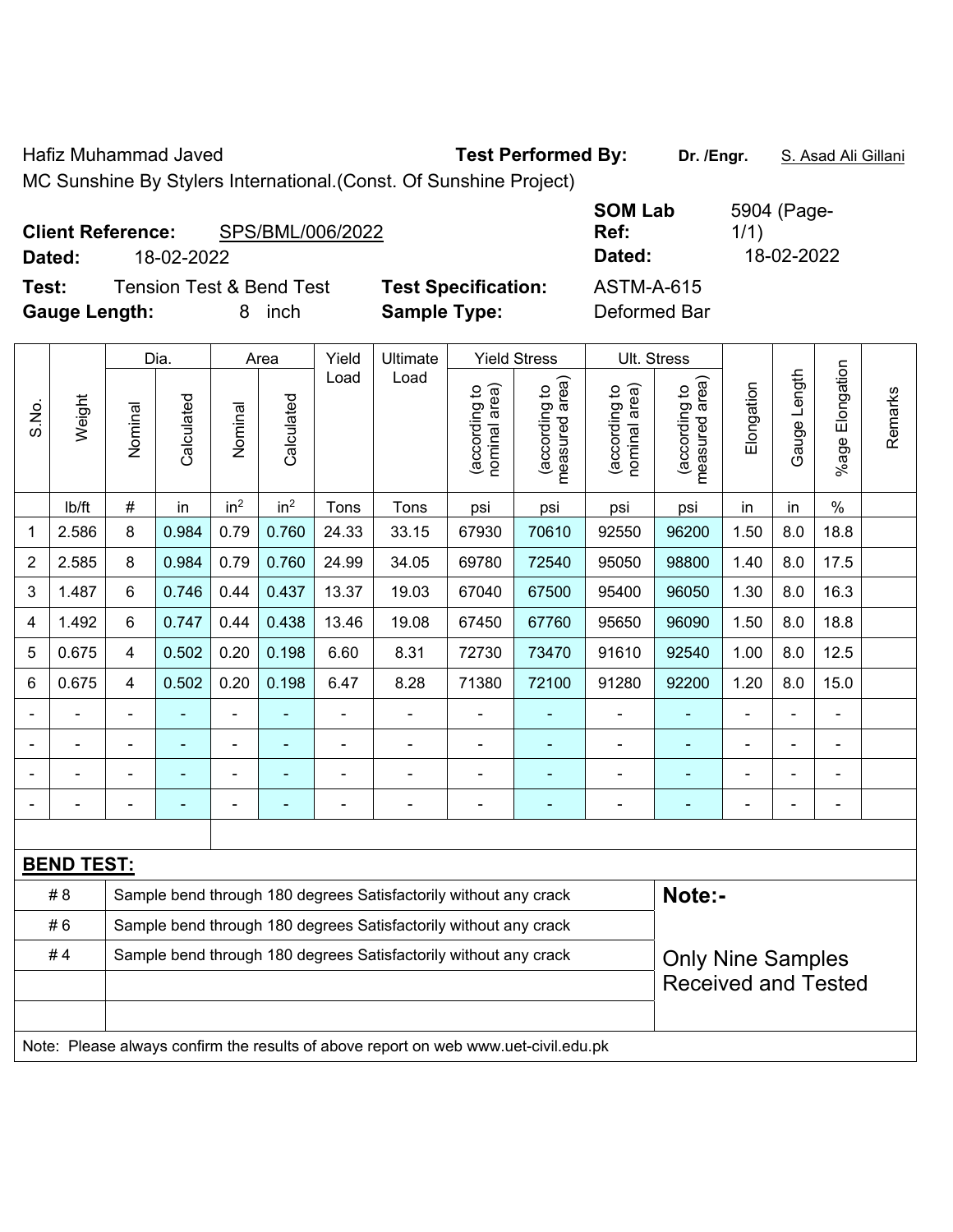**Test Performed by**: .S. Asad Ali Gillani

Farhaan Mobein C.E.O Altec Synergy (BMU) Lahore.

**Client Reference No.: Nil Client Reference No.: Nil** 

**SOM Lab Ref**: CED/SOM/5896 (Page 1/1) Dated: 18-02-2022

# **Test Type:** Tensile Test

 $\blacksquare$ 

## **Sample Type:** Nut - Bolts (M16x65x30mm)

Test Specification: ASTM – F-606

**Tensile Test Results** 

| <b>Sample</b><br>No. | <b>Sample Type</b>   | <b>Tested</b><br>Diameter of<br>Bolt (mm) | <b>Ultimate</b><br>Load<br>(kN) | <b>Ultimate</b><br><b>Tensile</b><br>Stress (MPa) | % Elongation |  |
|----------------------|----------------------|-------------------------------------------|---------------------------------|---------------------------------------------------|--------------|--|
|                      | Nut-Bolt -<br>(16mm) | 41.5<br>10.0                              |                                 | 528.40                                            | 20           |  |

**Note:** Please always confirm the results on web www.uet-civil.edu.pk